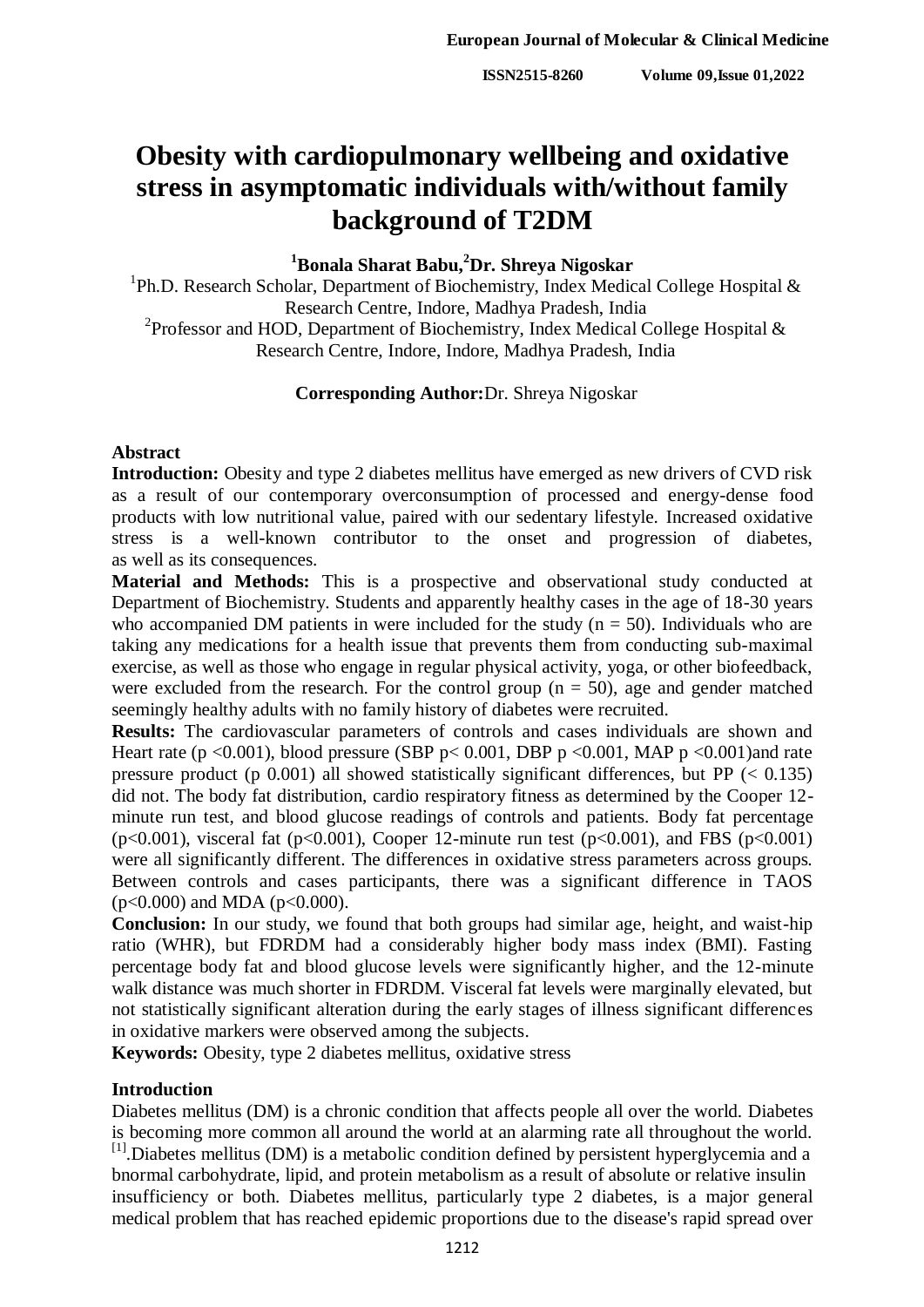the globe. Type I and Type II diabetes are becoming more common. The number of diabetics globally is currently estimated to be approximately 347 million. Type II diabetes account for more than 90% of the population  $^{[2]}$ .

The loss of cell mass in Type 2 diabetes mellitus is also linked to glucose toxicity, which is mitigated by IL-1-induced apoptosis. Numerous investigations have emphasized the importance of the fiery component in the pathophysiology of Diabetes mellitus. Adipose tissue, which produces pro-inflammatory cytokines such as tumour necrosis factor alpha (TNF-), interleukin-6 (IL-6) and C Reactive Protein (CRP), plays a critical role. Hyperglycemia creates reactive oxygen species (ROS), which harm cells in a variety of ways. In diabetes mellitus, cell damage eventually leads to secondary problems <sup>[3]</sup>.

Increased oxidative stress is a wellknown contributor to the onset and progression of diabetes, as well as its consequences [4]. The major reason for incorporating oxidative stress in diabetic s was hyperglycemia. The autoxidation of glucose and advanced glycation end products cause s an increase in oxidative stress. A variety of compounds known as advanced glycation end pr oducts are believed to have a significant role in diabetes and its effects [5]. There is a wellestablished link between diabetes mellitus and the development of macro and microvascular  $illness<sup>[6]</sup>$ .

Obese people exhibit oxidative stress indicators include higher reactive oxygen species  $(ROS)$ <sup>[7]</sup> and weakened antioxidant defense, which is linked to decreased antioxidant enzymes<sup>[8]</sup>. Systemic inflammation, endothelial cell proliferation and death, and enhanced vasoconstriction are all linked to oxidative stress, making it a significant contributor to endothelial dysfunction. Oxidative stress is a phrase used to describe cellular damage induced by an imbalance between pro-oxidants like reactive oxygen species (ROS) and antioxidants like reactive nitrogen species (RNS). ROS are oxidizing agents that are produced during cellular metabolism when oxygen is chemically reduced to form unstable free radicals with an unpaired electron<sup>[9]</sup>. ROS are required for a variety of physiological tasks, including gene expression, cellular development, infection defence, and endothelial function modulation<sup>[9-11]</sup>. To our knowledge, so far there is no proper evidence about the relationship between excessive visceral fat and cardio-respiratory fitness, oxidative stress in first-degree relatives of type 2 diabetes mellitus (cases). As a result, this study looked at the relationship between visceral fat and cardiopulmonary fitness, oxidative stress in healthy people with and without a family history of Type 2 diabetes.

## **Materials &Methods**

Study participants were given written and informed consent after receiving approval from the institutional ethics committee. Experiments were conducted at, and, India, at the Department of Biochemistry research lab. The sample size  $N=100$  which was calculated based on the expectation of a 0.56 correlation between visceral fat composition and oxidative stress and inflammation.

Students and apparently healthy cases in the age of 18-30 years who accompanied DM patients in were included for the study ( $n = 50$ ). Individuals who are taking any medications for a health issue that prevents them from conducting sub-maximal exercise, as well as those who engage in regular physical activity, yoga or other biofeedback, were excluded from the research. For the control group ( $n = 50$ ), age and gender matched seemingly healthy adults with no family history of diabetes were recruited.

**Procedure:** One day prior to recording, participants were asked to get enough sleep and abstain from caffeinated beverages, exercise, alcohol, and nicotine for 24 hours. After overnight fasting, participants were requested to report to the Department of Biochemistry in the morning. As soon as they reported to the lab, a fasting venous blood sample (5 mL) was taken in sodium fluoride tubes from the median cubital vein for biochemical examination of lipid profile, inflammatory markers and oxidative stress indicators. They were then shown about the research facility and told about the operations that will be carried out the next day.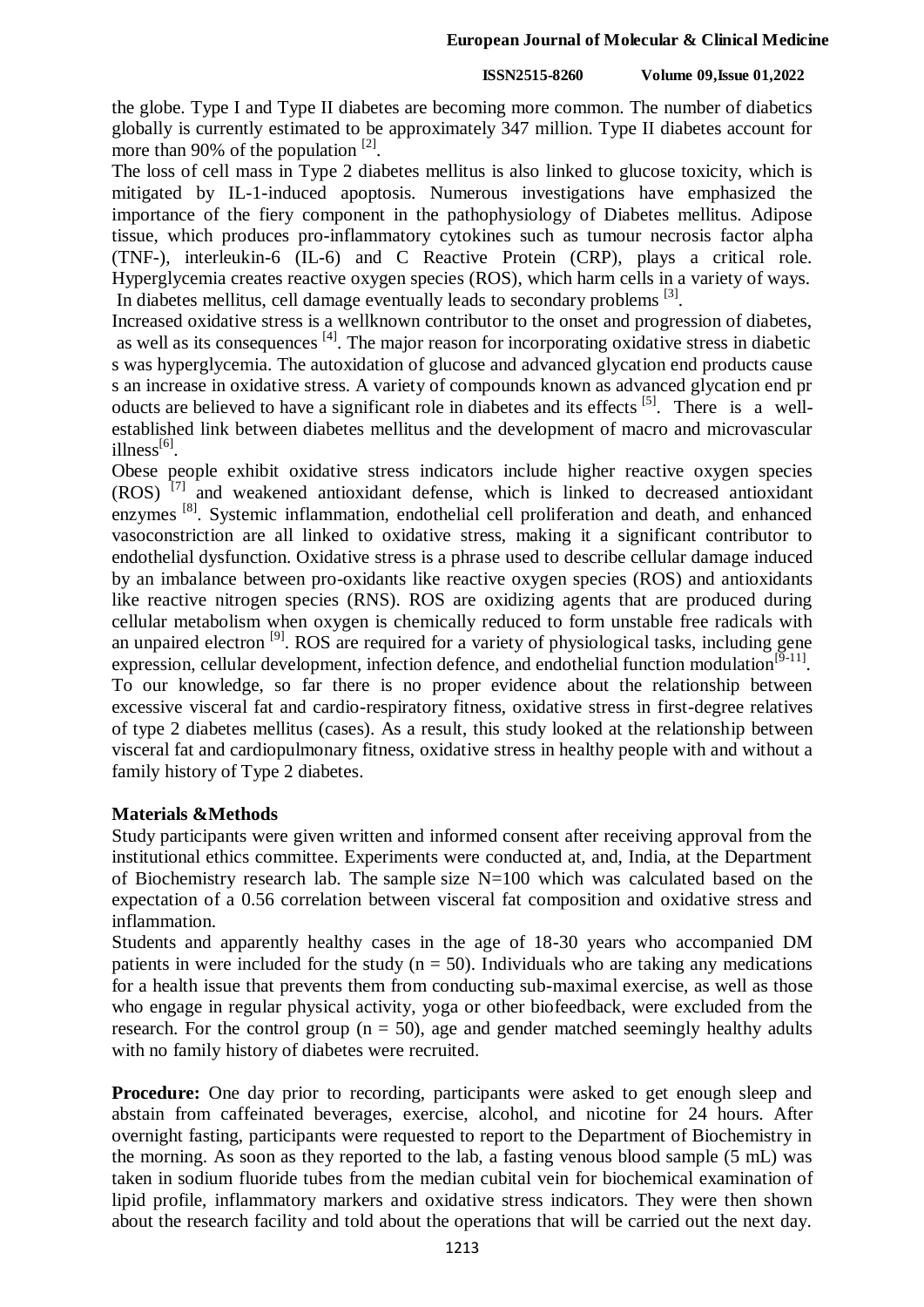#### **European Journal of Molecular & Clinical Medicine**

#### **ISSN2515-8260 Volume 09,Issue 01,2022**

Anthropometric and basal characteristics (Height, Weight, BMI etc. were recorded after the participants had emptied their bladders. Blood was obtained through vein puncture, allowed to clot, Semi auto analyzer (ERBA CHEM 5x) was used to measure fasting blood glucose and calorimetry was used to study oxidative stress markers (ALERE AM 2100). Observations were noted and compared with students test using SPSS software version 17.

### **Results**

**Table 1:** Shows the baseline and anthropometric parameters of controls and cases subjects

|                  | Mean $\pm$ SD                  |                                    | value |
|------------------|--------------------------------|------------------------------------|-------|
| <b>Parameter</b> | <b>Controls Without family</b> | <b>Cases Withfamily history of</b> |       |
|                  | history of type 2 diabetes     | type 2 diabetes                    |       |
| Age (years)      | $20.26 \pm 1.89$               | $20.90 \pm 1.80$                   | 0.446 |
| Height (cms)     | $165.04 \pm 8.01$              | $162.00 \pm 10.11$                 | 0.089 |
| Weight (kg)      | $52.12 \pm 9.68$               | $67.10 \pm 11.05$                  | 0.001 |
| BMI $(kg/m^2)$   | $20.83 \pm 2.35$               | $25.56 \pm 3.76$                   | 0.001 |
| <b>WHR</b>       | $0.81 \pm 0.07$                | $0.81 \pm 0.02$                    | 0.006 |

There was no significant difference in age (p 0.446) or height (p 0.089) of the study subjects, as indicated in Table 1 and Fig 1-5. Between controls and cases, there was a significant difference in weight ( $p < 0.001$ ), BMI ( $p < 0.001$ ), and WHR ( $p < 0.006$ ) in table 1.

| <b>Parameter</b> | Mean $\pm$ SD                  |                                    | p value |
|------------------|--------------------------------|------------------------------------|---------|
|                  | <b>Controls Without family</b> | <b>Cases Withfamily history of</b> |         |
|                  | history of type 2 diabetes     | type 2 diabetes                    |         |
| HR (bpm)         | $76.72 \pm 3.24$               | $87.26 \pm 3.40$                   | 0.001   |
| $SBP$ (mmHg)     | $112.48 \pm 4.26$              | $122.20 \pm 4.12$                  | 0.001   |
| $DBP$ (mmHg)     | $74.20 \pm 3.40$               | $82.45 \pm 3.36$                   | 0.001   |
| $PP$ (mmHg)      | $38.28 \pm 3.85$               | $37.76 \pm 5.87$                   | 0.142   |
| MAP(mmHg)        | $85.96 \pm 3.30$               | $97.37 \pm 2.36$                   | 0.001   |
| <b>RPP</b>       | $9046.32 \pm 472.86$           | $10905.88 \pm 665.20$              | 0.001   |

**Table 2:** The cardiovascular parameters of controls and cases

Individuals are shown and Heart rate ( $p \le 0.001$ ), blood pressure (SBP  $p \le 0.001$ , DBP p  $\leq 0.001$ , MAP p  $\leq 0.001$ ), and rate pressure product (p 0.001) all showed statistically significant differences, but PP  $(< 0.135)$  did not in table 2.

**Table 3:**Show the body fat distribution, cardio respiratory fitness

| <b>Parameter</b>    | Mean $\pm$ SD                  |                                                       |       |
|---------------------|--------------------------------|-------------------------------------------------------|-------|
|                     | <b>Controls Without family</b> | <b>Cases Withfamily history</b><br>of type 2 diabetes |       |
|                     | history of type 2 diabetes     |                                                       |       |
| $FBS$ (mg/dl)       | $82.20 \pm 4.39$               | $86.62 \pm 4.46$                                      | 0.001 |
| Visceral fat $(\%)$ | $6.34 \pm 0.52$                | $8.52 \pm 2.70$                                       | 0.001 |
| 12 min run(meters)  | $2762.14 \pm 81.46$            | $2309.48 \pm 234.21$                                  | 0.001 |
| Body fat (%)        | $23.15 \pm 1.64$               | $27.89 \pm 2.76$                                      | 0.001 |

In table 3, as determined by the Cooper 12 minute run test, and blood glucose readings of controls and patients. Body fat percentage  $(p<0.001)$ , visceral fat  $(p<0.001)$ , Cooper 12minute run test ( $p<0.001$ ), and FBS ( $p<0.001$ ) were all significantly different.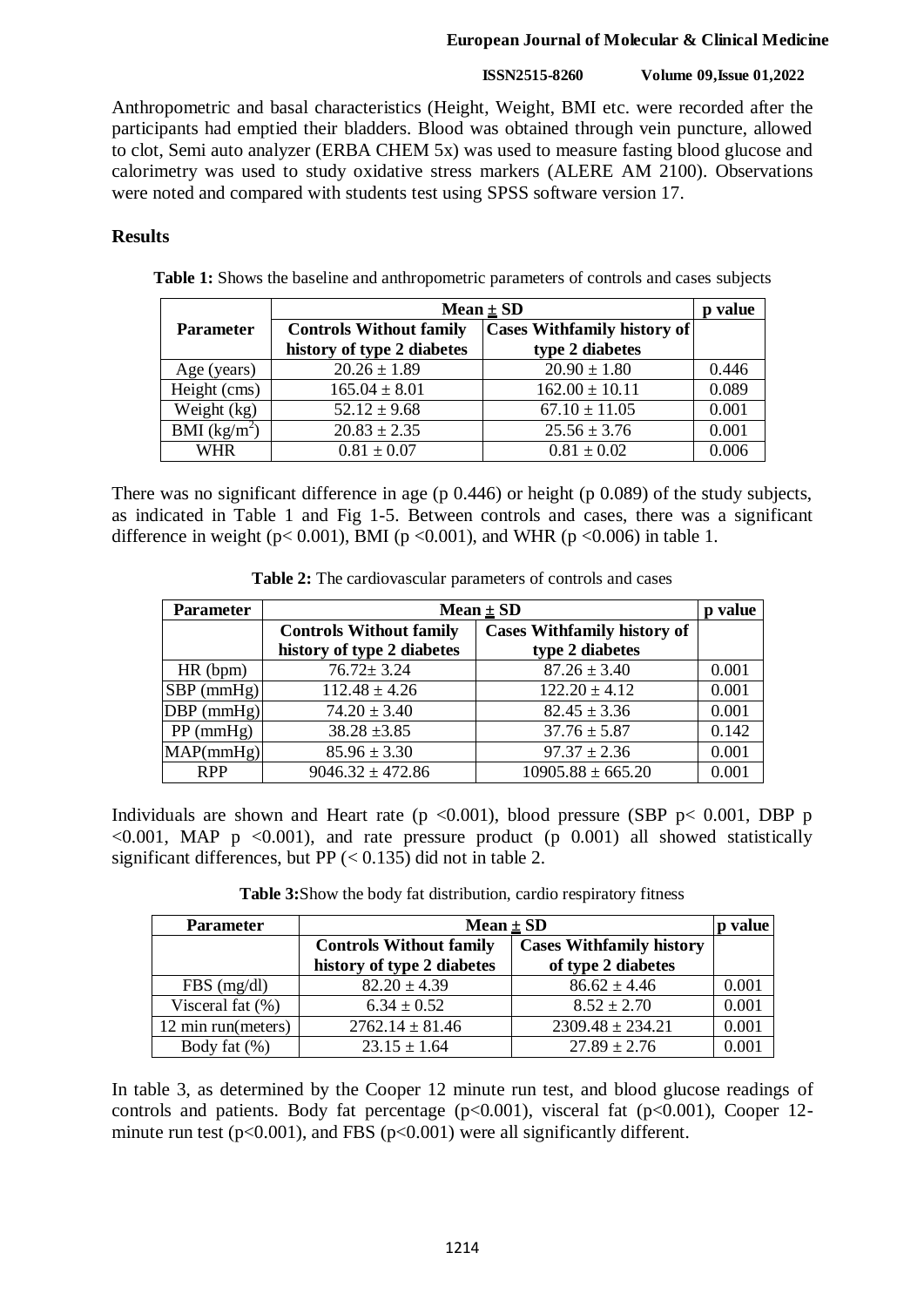| <b>Parameter</b> | Mean $\pm$ SD                  |                                    | value       |
|------------------|--------------------------------|------------------------------------|-------------|
|                  | <b>Controls Without family</b> | <b>Cases Withfamily history of</b> |             |
|                  | history of type 2 diabetes     | type 2 diabetes                    |             |
| TAOS (mM)        | $1.34 \pm 0.32$                | $0.57 \pm 0.36$                    | 0.001       |
| $MDA$ (mM)       | $6.02 \pm 0.95$                | $11.78 \pm 9.32$                   | $\rm 0.001$ |

**Table 4:**The differences in oxidative stress parameters across groups

The differences in oxidative stress parameters across groups. Between controls and cases participants, there was a significant difference in TAOS ( $p<0.000$ ) and MDA ( $p<0.000$ ).

#### **Discussion**

The prevention and treatment of diabetes mellitus is a serious public health issue that we are currently confronted with. Although there is no cure for diabetes, problems can be avoided or postponed by following a balanced diet, exercising regularly, taking oral medicines, and using insulin as necessary to regulate blood glucose levels. For a decrease in these consequences, adequate therapy aimed at early management of hyperglycemia is critical. The Diabetes Control and Complications Trial (DCCT) and the UK Prospective Diabetes Study both confirmed this (UKPDS)<sup>[15]</sup>. The findings of recent studies show that early intervention can improve diabetic outcomes [12].

In our research, we anticipated that having a family history of type 2 diabetes mellitus will lead to diabetes development in the future. According to the research protocol, we enrolled a case group (with a family history of type 2 diabetes) and a control group (without a family history of type 2 diabetes). Cardiovascular system parameters (HR, SBP, DBP, PP, MAP, RPP), FBS, visceral fat, and indicators of oxidative stress (TAOS, MDA).

In our study, we found that there was no statistically significant difference between the control group (without family history of type 2 diabetes) and the case group (with family history of type 2 diabetes) in the mean and standard deviation of age control group (20.62  $\pm$ 1.98 years) and case group  $(20.90 \pm 1.80$  years) (p=0.463). On the other hand, there was no statistically significant difference in height between 18-21 years in the control and case groups (166.87  $\pm$  8.06 cms) and (165.69  $\pm$  10.41 cms) respectively (p=0.334) and there was no statistically significant difference in height between 22-25 years in the control and case groups (167.75  $\pm$  8.28 cms) and (161.67  $\pm$  9.32 cms) respectively (p=0.66).(See Table 1) In a similar research, Jago R. *et al*., found no difference in age groups between the case and control groups<sup>[13]</sup>. In a similar research, Reas DL, et al., found no difference in BMI between the case and control groups  $[14]$ .

In this study, there was no statistically significant difference in mean and standard deviation of heart rate in 18-21 years between the control group (80.34  $\pm$  3.34 bpm) and the case group  $(88.45 \pm 3.92 \text{ bpm})$  (p=0.57), as well as change in HR in 22-25 years between the control group (77.83  $\pm$  2.86 bpm) and the case group (86.81  $\pm$  2.94 bpm) (p=0.62) in the control group (77.83 ± (Table 2). Another study by Koizumi K *et al*.,found a significant increase in heart rate with a family history of type 2 diabetes [15]. There is a difference in heart rate between the case and control groups, similar to a research done by Nielsen *et al.*,<sup>[16]</sup> In contrast, a research published by Eckberg DL *et al*.,found no difference in heart rate between the case and control groups  $^{[17]}$ .

Hainsworth R *et al*.,back up our findings concerning an increase in heart rate in the case group. Exaggerated cardiovascular reactivity to stress is known to be a risk factor for cardiovascular diseases, whereas reduced reactivity is an indicator of fitness, according to the researchers [18].

In the Case Group, the mean percentage of body fat increased from  $26.91$  to  $27.91 \pm 2.25$ , compared to 24.10  $\pm$  1.66 in the control group (p=0.21), same body fat in 22-25 years. The case group had a higher mean percentage of  $24.49 \pm 2.62$  than the control group.24.32  $\pm$  1.66  $= 24.32 \pm 1.66 = 24.32 \pm 1.66 =$  It shows that in the case group, body fat increased by 1.39 percent. Similar findings were also found by Ainsworth BE *et al.*, in a study population <sup>[19]</sup>. The majority of fat people despite being insulin resistant, individuals do not develop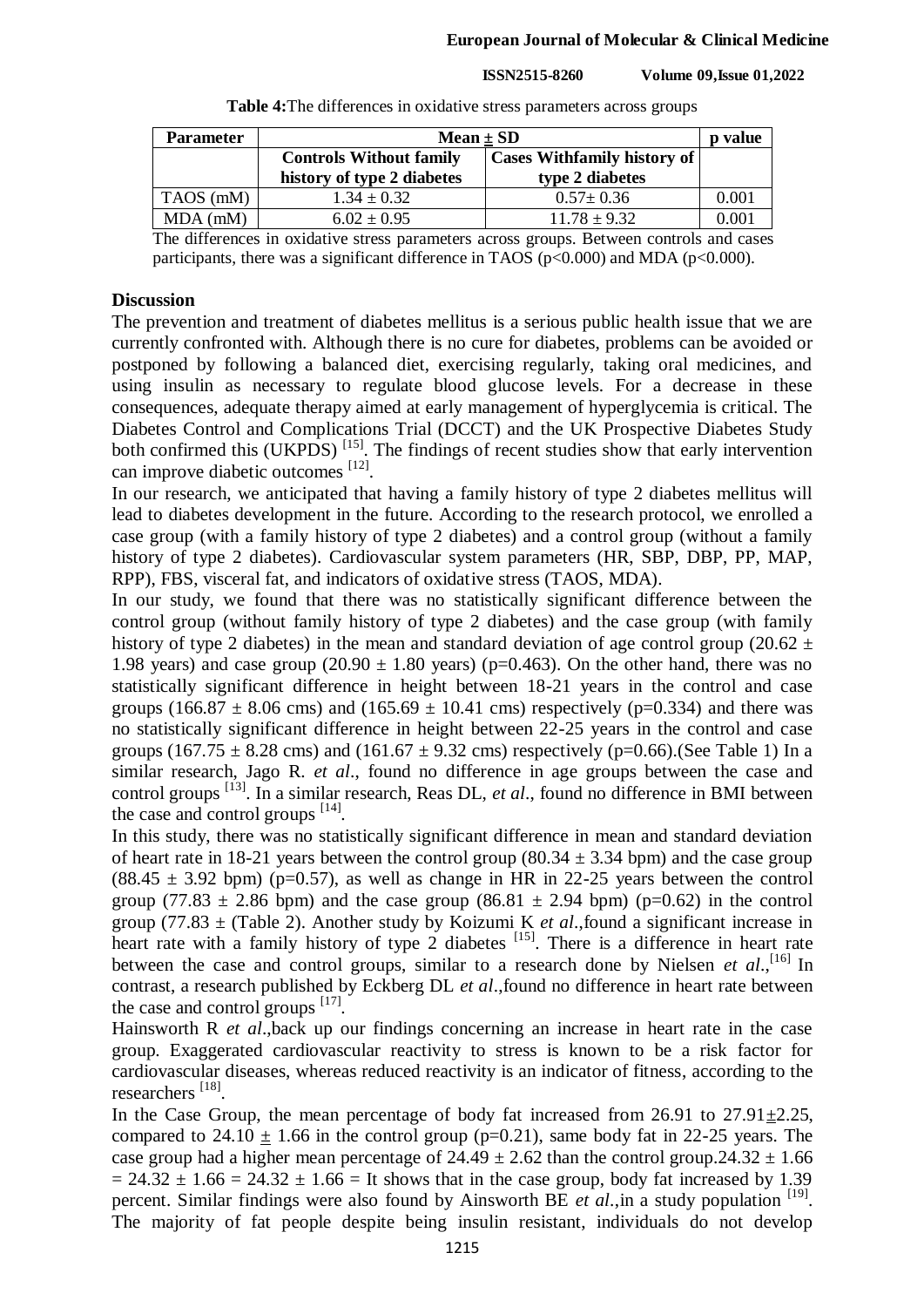hyperglycemia. In a similar research, Alahmadi MA *et al*.,found a difference in body fat between the case and control groups  $^{[20]}$ .

In the Case Group, the FBS between the ages of 18 and 21 years showed an increase in mean levels of 88.03 $\pm$  4.95 mg/dl, compared to 84.29  $\pm$  4.37 mg/dl in the control group (p=0.53), and FBS in the Case Group aged 22-25 years showed an increase in Mean levels of 87.29  $\pm$ 4.37 mg/dl, compared to 83.91  $\pm$  4.74 mg/dl in the control group (p=74). In our study, the mean rise in blood glucose was 3.74 mg/dl in the case group versus 3.74 mg/dl in the control group. According to King P *et al*.,in a case control study, there was an increase in blood glucose levels [21] . In a research published by Koyama Y *et al*.,there was a difference in FBG between the case and control groups [22].

In our study, mean and standard deviation of 12 minute run test in control group (2767.0  $\pm$ 65.39 metres) and case group (2313.7  $\pm$  179.32 meters) were statistically significant differences between both groups  $(p=0.007)$ , and mean and standard deviation of 12 minute run test in control group (2734.2  $\pm$  119.83 meters) and case group (2313.7  $\pm$  179.32 meters) were statistically significant differences between both groups (p=0.007). According to Chatterjee S *et al.*, the case group had less run metres than the control group <sup>[23]</sup>. In a similar research, Fox EL et colleagues found no difference between the case and control groups <sup>[24]</sup>.

In our study, mean and standard deviation of TAOS in 18- 21 years in control group (1.45  $\pm$ 0.34 mM) and case group (0.71  $\pm$  0.46 mM) were statistically not significant differences between both groups (p=0.061), whereas TAOS in 22- 25 years in control group (1.37  $\pm$  0.47 mM) and case group  $(0.45 \pm 0.14 \text{ mM})$  were statistically significant differences between both groups (p=0.061). In the Case Group, MDA increased from 18 to 21 years old.11.05  $\pm$  9.26 mM, compared to  $6.14 \pm 0.89$  mM in the control group (p0.0001). MDA levels in the Case Group increased by  $13.05 \pm 9.34$  mM above the control group's  $5.74 \pm 1.19$  mM in 22-25 years. Kashyap MK *et al.*, found similar results in the case and control groups <sup>[25]</sup>. According to Banarjee S *et al.'s* study, there is a difference in TAOS and MDA between the case and control groups [26] . In contrast, according to a study published by Kunwar A *et al*.,there is no difference in TAOS or MDA between the case and control groups  $[27]$ . In a research published by Yoshikawa T *et al*.,there was no difference in TAOS or MDA between the case and control groups  $^{[28]}$ .

#### **Conclusion**

Numerous studies show that dietary changes, such as vitamin D supplementation, can help to reduce oxidative stress; nevertheless, the relationship between obesity and physical activity has yet to be confirmed. The effects of these therapies are likely explained by a combination of metabolic, inflammatory, and cardiovascular processes. Best significantly, more mechanistic research is required to find the most effective intervention(s) for certain advantages. It appears that weight loss has a major impact on the reduction of oxidative stress. Obesity, inflammation, vascular function and diabetes are all linked to oxidative stress  $[29,30]$ . To reduce oxidative stress, appropriate lifestyle changes (e.g., exercise training, nutritional treatments) might be made. The development of specific treatment options for oxidative stress and illness can benefit from a better knowledge of the processes involved.

## **References**

- 1. Huizinga MM, Rothman RL. Addressing the diabetes pandemic: A comprehensive approach, Indian J Med Res. 2006;124:481-484.
- 2. Park K. Park's Textbook of Preventive and Social Medicine 22nd edition. Jabalpur: M/SBanarsidasBhanot Publishers, 2013, 362-367.
- 3. Leung GM, Lam KS. Diabetic complications and their implications on health care in Asia. Hong Kong Med J. 2000 Mar;6(1):61-8.
- 4. Ramakrishna V, Jailkhani R. Evaluation of oxidative stress in Insulin Dependent Diabetes Mellitus (IDDM) patients. Diagn Pathol. 2007;2:22.
- 5. Vlassara H, Uribarri J. Advanced Glycation End Products (AGE) and Diabetes: Cause,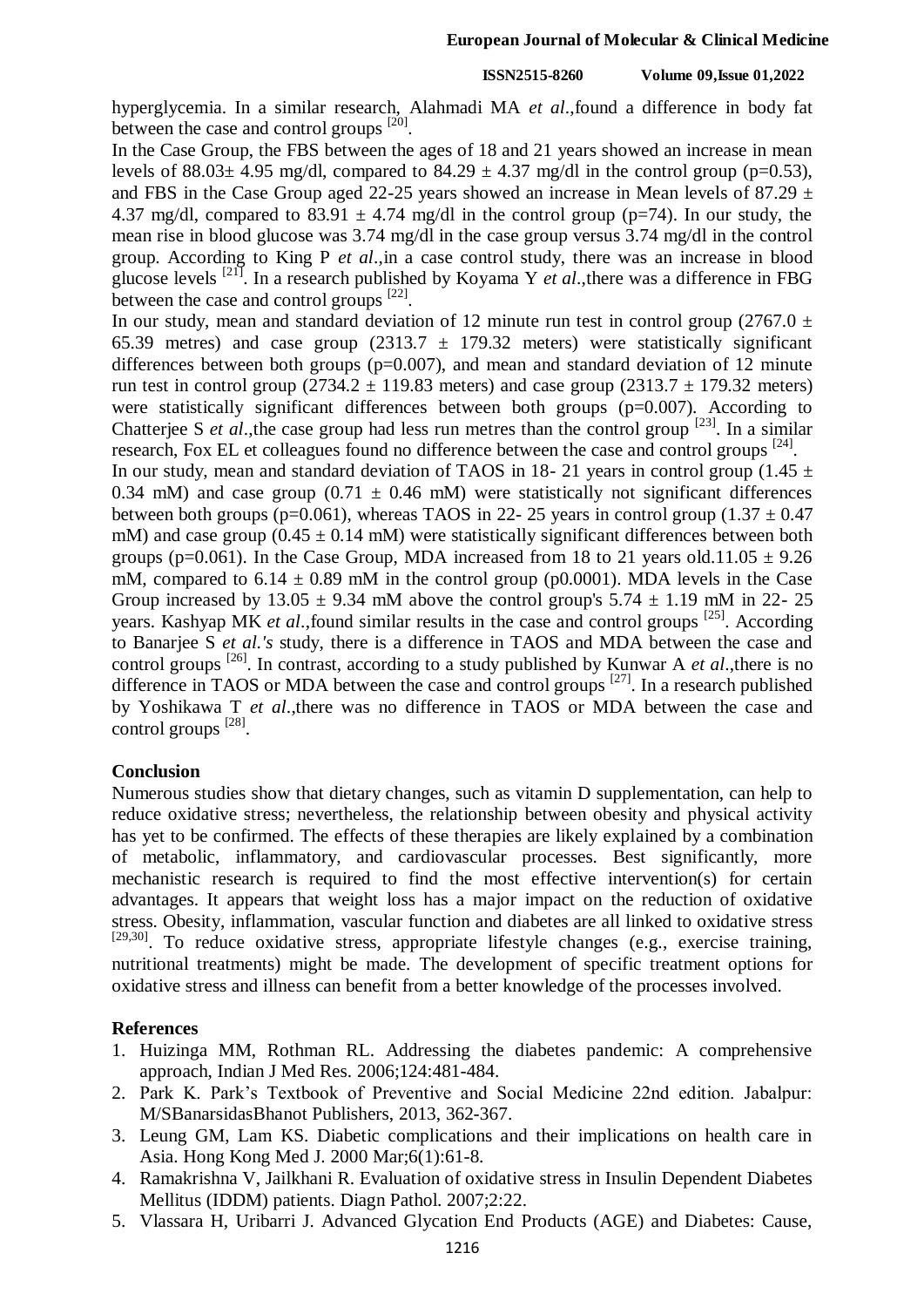Effect, or Both? Curr. Diab. Rep. 2014 Jan;14(1):453.

- 6. Heistad DD. Oxidative stress and vascular disease: 2005 Duff lecture. ArteriosclerThromb Vasc. Biol. 2006 Apr;26(4):689-95.
- 7. Keaney JF, Larson MG, Vasan RS, Wilson PW, Lipinska I, Corey D, *et al*. Obesity and systemic oxidative stress clinical correlates of oxidative stress in the Framingham Study. Arterioscler Thromb Vasc Biol. 2003;23:434-9.
- 8. Olusi S. Obesity is an independent risk factor for plasma lipid peroxidation and depletion of erythrocyte cytoprotectic enzymes in humans. Int. J Obes. Relat. Metab. Disord. 2002;26:1159-64.
- 9. Montezano AC, Touyz RM. Reactive oxygen species and endothelial function–role of nitric oxide synthase uncoupling and Nox family nicotinamide adenine dinucleotide phosphate oxidases. Basic Clin Pharmacol Toxicol. 2012;110:87-94.
- 10. Singhal A. Endothelial dysfunction: role in obesity-related disorders and the early origins of CVD. Proc Nutr Soc. 2005;64:15-22.
- 11. Sies H. Oxidative stress: oxidants and antioxidants. Exp. Physiol. 1997;82:291-5.
- 12. Giorgino F, Leonardini A, Laviola L. Cardiovascular disease and glycemic control in type 2 diabetes: now that the dustissettlingfromlargeclinicaltrials. Ann NY Acad. Sci. 2013;1281(1):36-50.
- 13. Jago R, Salway R, Emm-Collison L, *et al*., Association of BMI category with change in children's physical activity between ages 6 and 11 years: a longitudinal study. Int. J Obes. 2020;44:104-113.
- 14. Reas DL, Nygård JF, Svensson E, Sørensen T, Sandanger I. Changes in body mass index by age, genderand socio-economic status among a cohort of Norwegian men and women (1990-2001). BMC Public Health. 2007;7:269.
- 15. Koizumi K, Terui N, Kollai M. Neural control of the heart: significance of double innervation re-examined. J Auton. Nerv. Syst. 1983;7:279-294. Doi: 10.1016/0165- 1838(83)90081-4.
- 16. Nielsen PE, Jørgensen F, Conway J, Sleight P. Severe paroxysmal hypertension induced byasubconsciousValsalva-likemanoeuvres. ClinAutonRes. 1992; 2:281-284.
- 17. Eckberg DL. The human respiratory gate. J Physiol. 2003;548:339-352.
- 18. Hainsworth R. The Control and Physiological Importance of Heart Rate. In: Malik M, Camm AJ (Eds.). Heart Rate Variability. Armonk: NY Futura Pub. Co. Inc., 1995, 3-19.
- 19. Ainsworth BE, Haskell WL, Whitt MC, Irwin ML, Swartz AM, Strath SJ, *et al*. Compendium of physical activities: an update of activity codes and MET intensities. Med Sci. Sports Exerc. 2000;32:S498-S504.
- 20. Alahmadi MA, Hills AP, King NA, Byrne NM. Exercise intensity influences non-exercise activity thermogenesis in overweight and obese adults. Med. Sci. Sports Exerc. 2011;43:624-631.
- 21. King P, Macdonald IA. In: Hypoglycaemia in Clinical Diabetes. Frier BM, Fisher BM, editors. Chichester: John Wiley & Sons, 1999, 1-27.
- 22. Koyama Y, Coker RH, Stone EE, Lacy DB, Jabbour K, Williams PE*et al*. Diabetes. 2000;49:1342-1442.
- 23. Chatterjee S, Chatterjee P, Mukherjee PS, Bandyopadhyay A. Validity of Queen's College step test for use with young Indian men. Br J Sports Med. 2004;38:289-91.
- 24. Fox EL. A simple accurate technique for predicting maximal aerobic power. J Appl Physiol. 1973;5:914.
- 25. Kashyap MK, Yadav V, Sherawat BS, Jain S, Kumari S, Khullar M *et al*.,Different antioxidants status, total antioxidant power and free radicals in essential hypertension. Molecular and Cellular Biochemistry. 2005;277:89-99.
- 26. Banarjee S, Bhattacharya S. Oxidative stress parameters and antioxidant status in middle aged and elderly subjects: an age-related comparative study. Int. J Bioassays. 2014;3(07):3131-36.
- 27. Kunwar A, Priyadarsini KI. Free radicals, oxidative stress and importance of antioxidants